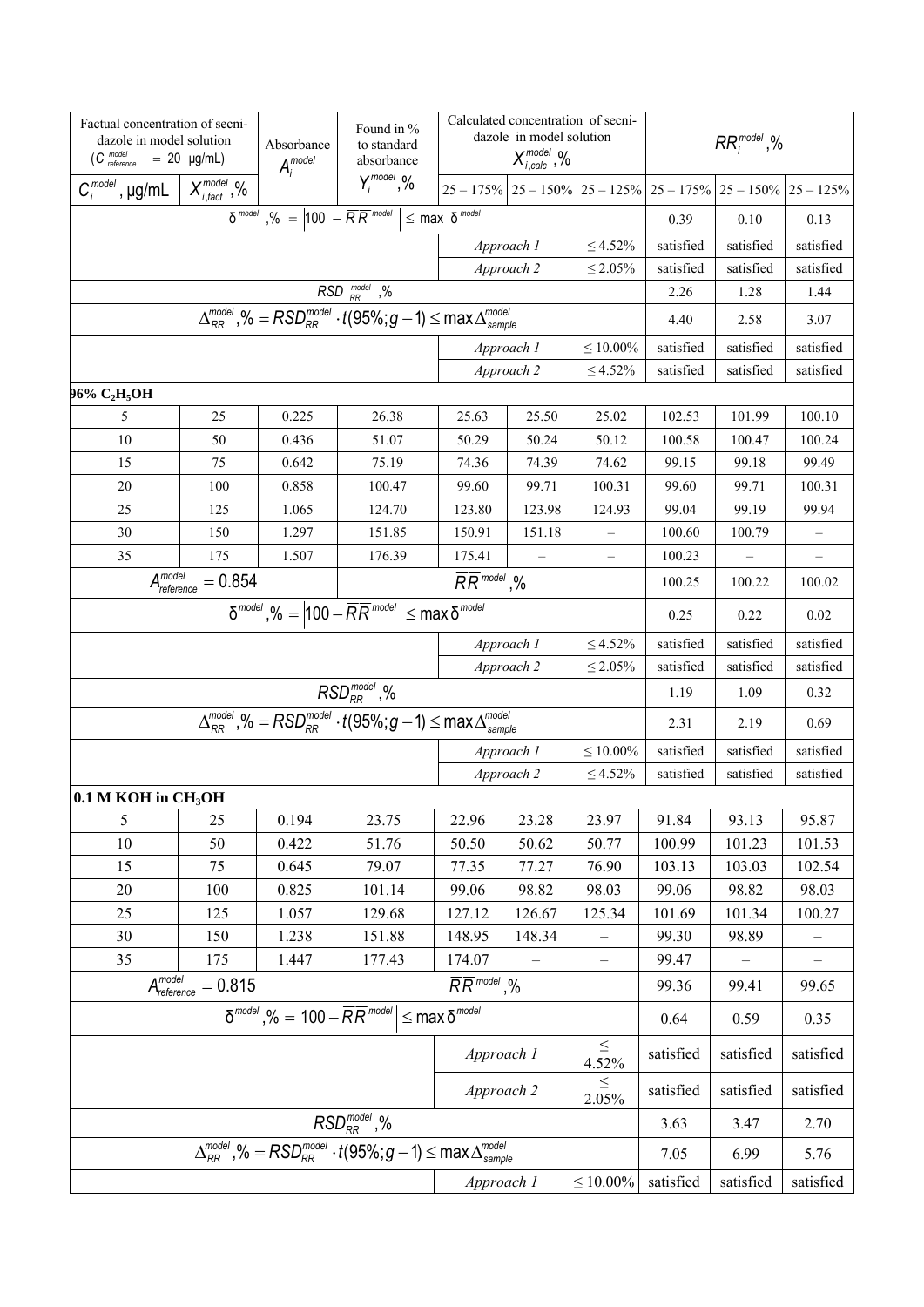| Factual concentration of secni-<br>dazole in model solution<br>$(C_{reference}^{model}$<br>$= 20 \text{ µg/mL}$ |                                                                                                  | Absorbance<br>$A_i^{model}$ | Found in %<br>to standard<br>absorbance | Calculated concentration of secni-<br>dazole in model solution<br>$X_{i,calc}^{model}$ ,% |                 |                          | $RR_i^{model}, %$ |                                                                |                          |
|-----------------------------------------------------------------------------------------------------------------|--------------------------------------------------------------------------------------------------|-----------------------------|-----------------------------------------|-------------------------------------------------------------------------------------------|-----------------|--------------------------|-------------------|----------------------------------------------------------------|--------------------------|
| $C_i^{model}$ , $\mu g/mL$                                                                                      | $X_{i, \text{fact}}^{\text{model}}$ ,%                                                           |                             | $Y_i^{\text{model}}, Y_0$               |                                                                                           |                 |                          |                   | $25 - 175\%$ 25 - 150% 25 - 125% 25 - 175% 25 - 150% 25 - 125% |                          |
|                                                                                                                 |                                                                                                  |                             |                                         |                                                                                           | Approach 2      |                          |                   | $\leq$ 4.52% unsatisfied unsatisfied unsatisfied               |                          |
| $0.1$ M NaOH                                                                                                    |                                                                                                  |                             |                                         |                                                                                           |                 |                          |                   |                                                                |                          |
| 5                                                                                                               | 25                                                                                               | 0.187                       | 25.52                                   | 26.21                                                                                     | 25.64           | 25.37                    | 104.84            | 102.57                                                         | 101.48                   |
| 10                                                                                                              | 50                                                                                               | 0.360                       | 49.00                                   | 49.64                                                                                     | 49.40           | 49.33                    | 99.28             | 98.81                                                          | 98.66                    |
| 15                                                                                                              | 75                                                                                               | 0.541                       | 73.75                                   | 74.34                                                                                     | 74.45           | 74.58                    | 99.12             | 99.26                                                          | 99.44                    |
| 20                                                                                                              | 100                                                                                              | 0.734                       | 100.00                                  | 100.54                                                                                    | 101.01          | 101.37                   | 100.54            | 101.01                                                         | 101.37                   |
| 25                                                                                                              | 125                                                                                              | 0.899                       | 122.52                                  | 123.02                                                                                    | 123.81          | 124.35                   | 98.41             | 99.04                                                          | 99.48                    |
| 30                                                                                                              | 150                                                                                              | 1.094                       | 149.09                                  | 149.53                                                                                    | 150.69          | $\overline{\phantom{0}}$ | 99.69             | 100.46                                                         | $\qquad \qquad -$        |
| 35                                                                                                              | 175                                                                                              | 1.294                       | 176.34                                  | 176.72                                                                                    |                 | $\equiv$                 | 100.99            |                                                                | $\overline{\phantom{0}}$ |
| A <sub>reference</sub><br>$= 0.734$                                                                             |                                                                                                  |                             | $\overline{RR}^{model}$ ,%              |                                                                                           |                 | 100.41                   | 100.19            | 100.09                                                         |                          |
| $\delta^{model}$ , % = $ 100 - \overline{R} \overline{R}^{model}  \leq \max \delta^{model}$                     |                                                                                                  |                             |                                         |                                                                                           |                 | 0.41                     | 0.19              | 0.09                                                           |                          |
|                                                                                                                 |                                                                                                  |                             | Approach 1                              |                                                                                           | $\leq$<br>4.52% | satisfied                | satisfied         | satisfied                                                      |                          |
|                                                                                                                 |                                                                                                  |                             |                                         | Approach 2<br>2.05%                                                                       |                 | $\leq$                   | satisfied         | satisfied                                                      | satisfied                |
| $RSDRRmodel$ ,%                                                                                                 |                                                                                                  |                             |                                         |                                                                                           | 2.14            | 1.45                     | 1.27              |                                                                |                          |
|                                                                                                                 | $\Delta_{RR}^{model}$ ,% = $RSD_{RR}^{model} \cdot t(95\%;g-1) \leq max \Delta_{sample}^{model}$ |                             |                                         |                                                                                           |                 | 4.15                     | 2.92              | 2.70                                                           |                          |
|                                                                                                                 |                                                                                                  |                             | Approach 1                              |                                                                                           | $\leq 10.00\%$  | satisfied                | satisfied         | satisfied                                                      |                          |
|                                                                                                                 |                                                                                                  |                             | Approach 2                              |                                                                                           | $\leq 4.52\%$   | satisfied                | satisfied         | satisfied                                                      |                          |

## *Table 4* **The results of accuracy and precision verification (MS) of secnidazole determination procedures by the method of UV-spectrophotometry**

| Factual concentration of secnida-<br>zole in model solution<br>$(C_{reference}^{model} = 20$ µg/mL)        |                         | Absorbance $A_i^{model}$           | Found in % to stand-<br>ard absorbance | $Z_i^{\text{model}}$ ,% |              |                   |  |  |
|------------------------------------------------------------------------------------------------------------|-------------------------|------------------------------------|----------------------------------------|-------------------------|--------------|-------------------|--|--|
| $C_i^{model}$ , µg/mL                                                                                      | $X_{i,fact}^{model}$ ,% |                                    | $Y_i^{model}$ ,%                       | $25 - 175%$             | $25 - 150\%$ | $25 - 125%$       |  |  |
| 0.1 M HCl                                                                                                  |                         |                                    |                                        |                         |              |                   |  |  |
| 5                                                                                                          | 25                      | 0.164                              | 25.99                                  | 103.95                  | 103.95       | 103.95            |  |  |
| 10                                                                                                         | 50                      | 0.328                              | 51.92                                  | 103.85                  | 103.85       | 103.85            |  |  |
| 15                                                                                                         | 75                      | 0.477                              | 75.38                                  | 100.51                  | 100.51       | 100.51            |  |  |
| 20                                                                                                         | 100                     | 0.629                              | 99.47                                  | 99.47                   | 99.47        | 99.47             |  |  |
| 25                                                                                                         | 125                     | 0.807                              | 127.62                                 | 102.10                  | 102.10       | 102.10            |  |  |
| 30                                                                                                         | 150                     | 0.956                              | 151.19                                 | 100.79                  | 100.79       | $\qquad \qquad -$ |  |  |
| 35                                                                                                         | 175                     | 1.076                              | 170.22                                 | 97.27                   |              |                   |  |  |
| $A_\textit{reference}^\textit{model} = 0.632$                                                              |                         | $\overline{Z}^{\textit{model}}$ ,% |                                        | 101.13                  | 101.78       | 101.98            |  |  |
| $\delta^{model}$ , % = $ 100 - \overline{Z}^{model}  \leq \max \delta^{model}$                             |                         |                                    |                                        | 1.13                    | 1.78         | 1.98              |  |  |
|                                                                                                            |                         | Approach 1                         | $\leq 4.52\%$                          | satisfied               | satisfied    | satisfied         |  |  |
|                                                                                                            |                         | Approach 2                         | $\leq 2.05\%$                          | satisfied               | satisfied    | satisfied         |  |  |
| $RSD7model,$ %                                                                                             |                         |                                    |                                        | 2.40                    | 1.84         | 1.99              |  |  |
| $\Delta_7^{model}$ ,% = RSD <sub>7</sub> <sup>model</sup> · t(95%; g – 1) $\leq$ max $\Delta_{As}^{model}$ |                         |                                    |                                        | 4.66                    | 3.72         | 4.24              |  |  |
|                                                                                                            |                         | Approach 1                         | $\leq 14.14\%$                         | satisfied               | satisfied    | satisfied         |  |  |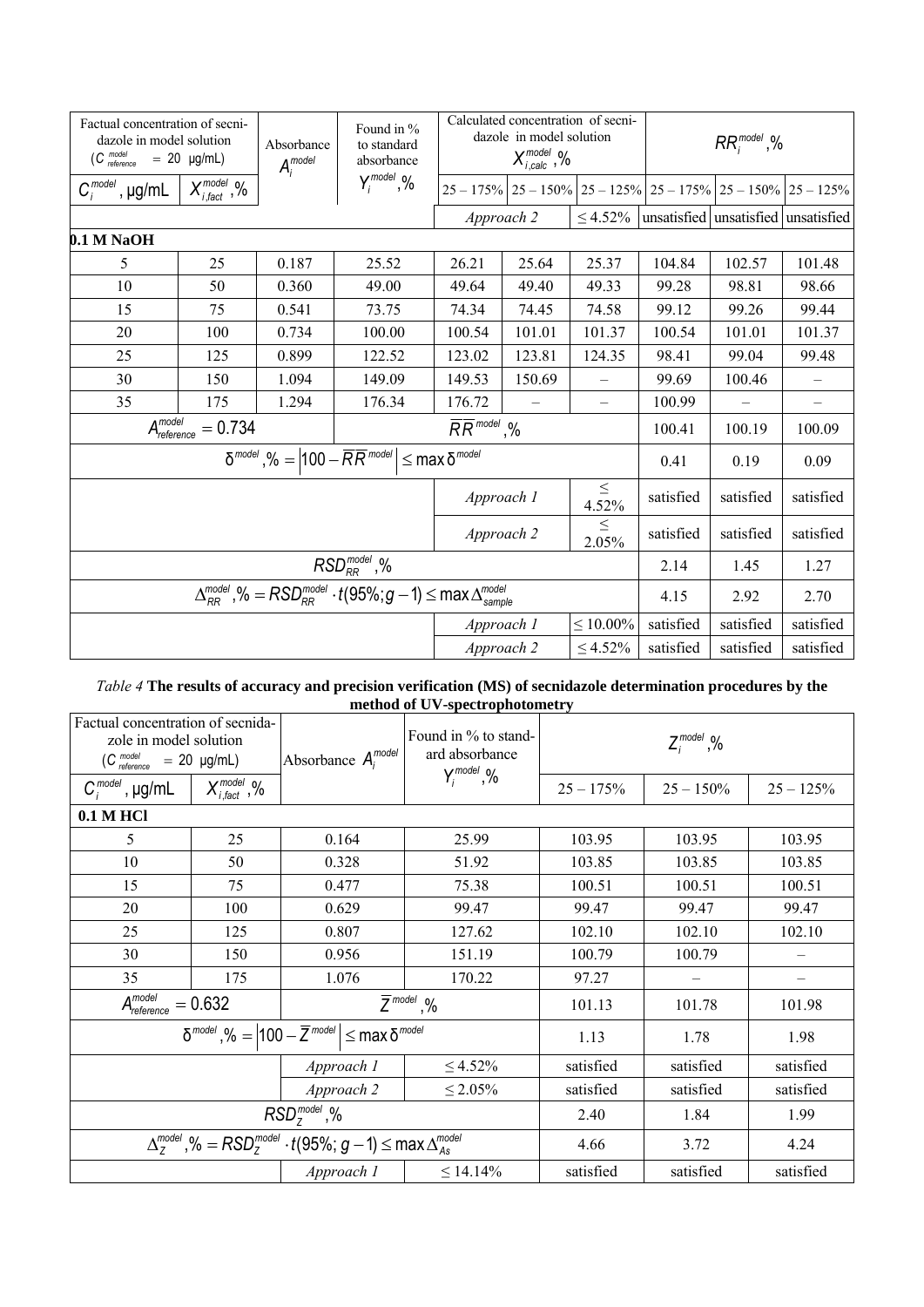| Factual concentration of secnida-<br>zole in model solution<br>$(C \frac{model}{reference} = 20 \mu g/mL)$ |                                                                                | Absorbance $A_i^{model}$                                                                | Found in % to stand-<br>ard absorbance | $Z_i^{\text{model}}$ ,% |              |                   |  |
|------------------------------------------------------------------------------------------------------------|--------------------------------------------------------------------------------|-----------------------------------------------------------------------------------------|----------------------------------------|-------------------------|--------------|-------------------|--|
| $C_i^{model}$ , µg/mL                                                                                      | $X_{i, \text{fact}}^{model}$ ,%                                                |                                                                                         | $Y_i^{\text{model}}, Y_0$              | $25 - 175%$             | $25 - 150\%$ | $25 - 125%$       |  |
|                                                                                                            |                                                                                | Approach 2                                                                              | $\leq 6.40\%$                          | satisfied               | satisfied    | satisfied         |  |
| 96% C <sub>2</sub> H <sub>5</sub> OH                                                                       |                                                                                |                                                                                         |                                        |                         |              |                   |  |
| 5                                                                                                          | 25                                                                             | 0.225                                                                                   | 26.38                                  | 105.50                  | 105.50       | 105.50            |  |
| 10                                                                                                         | 50                                                                             | 0.436                                                                                   | 51.07                                  | 102.15                  | 102.15       | 102.15            |  |
| 15                                                                                                         | 75                                                                             | 0.642                                                                                   | 75.19                                  | 100.25                  | 100.25       | 100.25            |  |
| 20                                                                                                         | 100                                                                            | 0.858                                                                                   | 100.47                                 | 100.47                  | 100.47       | 100.47            |  |
| 25                                                                                                         | 125                                                                            | 1.065                                                                                   | 124.70                                 | 99.76                   | 99.76        | 99.76             |  |
| 30                                                                                                         | 150                                                                            | 1.297                                                                                   | 151.85                                 | 101.24                  | 101.24       |                   |  |
| 35                                                                                                         | 175                                                                            | 1.507                                                                                   | 176.39                                 | 100.80                  |              |                   |  |
| $\overline{A_{reference}^{model}} = 0.854$                                                                 |                                                                                |                                                                                         | $\overline{Z}^{\textit{model}}, \%$    | 101.45                  | 101.56       | 101.62            |  |
|                                                                                                            |                                                                                | $\delta^{model}$ , % = $ 100 - \overline{Z}^{model}  \leq \max \delta^{model}$          |                                        | 1.45                    | 1.56         | 1.62              |  |
|                                                                                                            |                                                                                | Approach 1                                                                              | $\leq 4.52\%$                          | satisfied               | satisfied    | satisfied         |  |
|                                                                                                            |                                                                                | Approach 2                                                                              | $\leq 2.05\%$                          | satisfied               | satisfied    | satisfied         |  |
|                                                                                                            |                                                                                | RSD <sub>7</sub> <sup>model</sup> , %                                                   |                                        | 1.94                    | 2.10         | 2.35              |  |
|                                                                                                            |                                                                                | $\Delta_z^{model}$ ,% = $RSD_z^{model} \cdot t(95\%; g-1) \leq max \Delta_{As}^{model}$ | 3.77                                   | 4.24                    | 5.00         |                   |  |
|                                                                                                            |                                                                                | Approach 1                                                                              | $\leq 14.14\%$                         | satisfied               | satisfied    | satisfied         |  |
|                                                                                                            |                                                                                | Approach 2                                                                              | $\leq 6.40\%$                          | satisfied               | satisfied    | satisfied         |  |
| $0.1$ M KOH in CH <sub>3</sub> OH                                                                          |                                                                                |                                                                                         |                                        |                         |              |                   |  |
| 5                                                                                                          | 25                                                                             | 0.194                                                                                   | 23.75                                  | 95.01                   | 95.01        | 95.01             |  |
| 10                                                                                                         | 50                                                                             | 0.422                                                                                   | 51.76                                  | 103.52                  | 103.52       | 103.52            |  |
| 15                                                                                                         | 75                                                                             | 0.645                                                                                   | 79.07                                  | 105.42                  | 105.42       | 105.42            |  |
| 20                                                                                                         | 100                                                                            | 0.825                                                                                   | 101.14                                 | 101.14                  | 101.14       | 101.14            |  |
| 25                                                                                                         | 125                                                                            | 1.057                                                                                   | 129.68                                 | 103.74                  | 103.74       | 103.74            |  |
| 30                                                                                                         | 150                                                                            | 1.238                                                                                   | 151.88                                 | 101.25                  | 101.25       |                   |  |
| 35                                                                                                         | 175                                                                            | 1.447                                                                                   | 177.43                                 | 101.39                  |              |                   |  |
|                                                                                                            | $A_{reference}^{model} = 0.815$<br>$\overline{Z}^{\textit{model}}, \%$         |                                                                                         |                                        |                         | 101.68       | 101.77            |  |
|                                                                                                            | $\delta^{model}$ , % = $ 100 - \overline{Z}^{model}  \leq \max \delta^{model}$ |                                                                                         |                                        | 1.64                    | 1.68         | 1.77              |  |
|                                                                                                            |                                                                                | Approach 1                                                                              | $\leq 4.52\%$                          | satisfied               | satisfied    | satisfied         |  |
|                                                                                                            |                                                                                | Approach 2                                                                              | $\leq 2.05\%$                          | satisfied               | satisfied    | satisfied         |  |
|                                                                                                            | RSD <sub>7</sub> <sup>model</sup> , %                                          |                                                                                         |                                        |                         | 3.65         | 4.07              |  |
| $\Delta_z^{model}$ ,% = RSD $_2^{model}$ · t(95%; g – 1) $\leq$ max $\Delta_{As}^{model}$                  |                                                                                |                                                                                         |                                        | 6.48                    | 7.35         | 8.68              |  |
|                                                                                                            |                                                                                | Approach 1                                                                              | $\leq 14.14\%$                         | satisfied               | satisfied    | satisfied         |  |
|                                                                                                            |                                                                                | Approach 2                                                                              | $\leq 6.40\%$                          | unsatisfied             | unsatisfied  | unsatisfied       |  |
| 0.1 M NaOH                                                                                                 |                                                                                |                                                                                         |                                        |                         |              |                   |  |
| 5                                                                                                          | 25                                                                             | 0.187                                                                                   | 25.52                                  | 102.09                  | 102.09       | 102.09            |  |
| 10                                                                                                         | 50                                                                             | 0.360                                                                                   | 49.00                                  | 98.00                   | 98.00        | 98.00             |  |
| 15                                                                                                         | 75                                                                             | 0.541                                                                                   | 73.75                                  | 98.33                   | 98.33        | 98.33             |  |
| 20                                                                                                         | 100                                                                            | 0.734                                                                                   | 100.00                                 | 100.00                  | 100.00       | 100.00            |  |
| 25                                                                                                         | 125                                                                            | 0.899                                                                                   | 122.52                                 | 98.02                   | 98.02        | 98.02             |  |
| 30                                                                                                         | 150                                                                            | 1.094                                                                                   | 149.09                                 | 99.39                   | 99.39        | $\qquad \qquad -$ |  |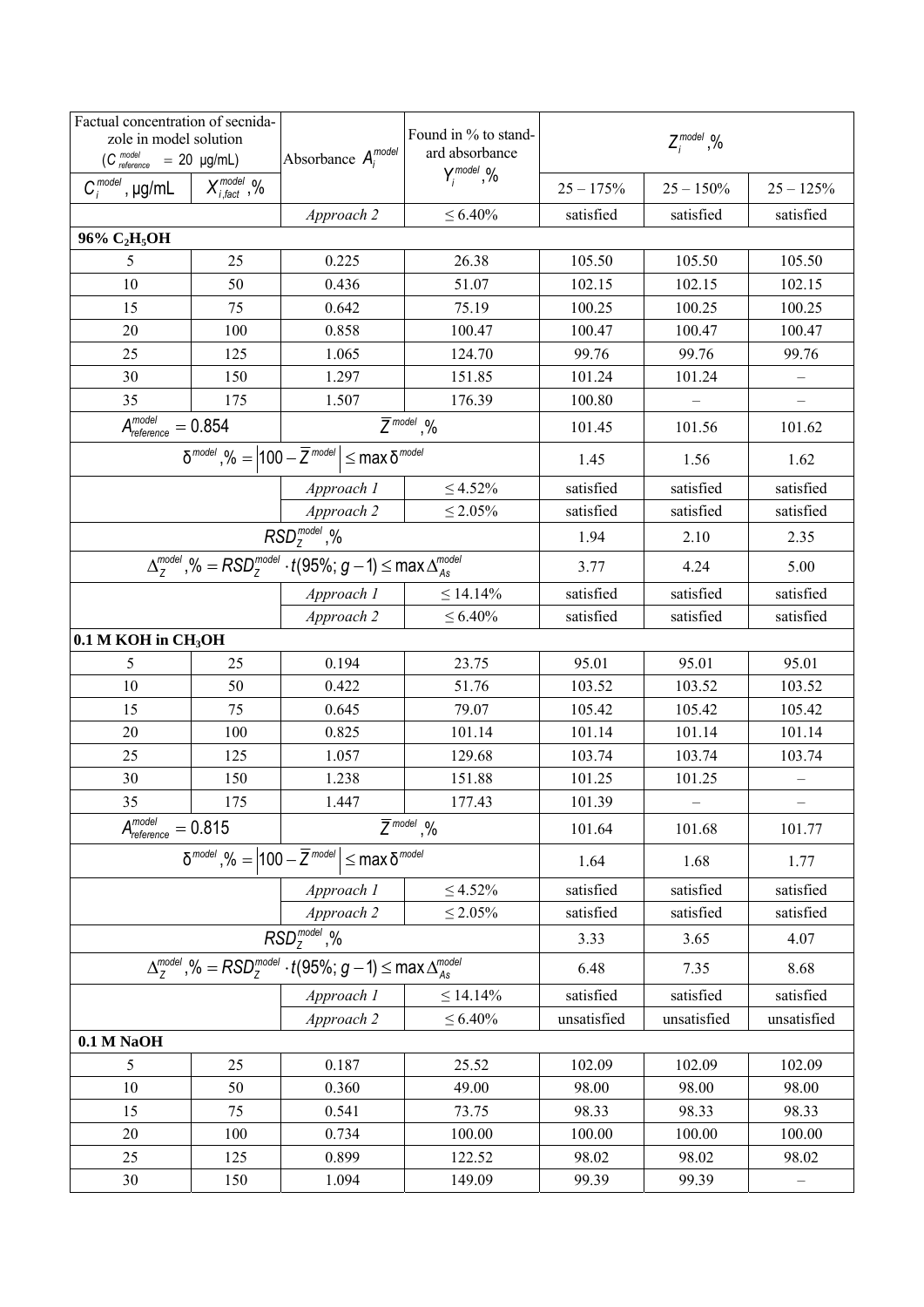| Factual concentration of secnida-<br>zole in model solution<br>$(C_{reference}^{model} = 20$ µg/mL) |                                                                     | Absorbance $A_i^{model}$ | Found in $\%$ to stand-<br>ard absorbance | $Z_i^{\text{model}}$ ,% |              |              |  |
|-----------------------------------------------------------------------------------------------------|---------------------------------------------------------------------|--------------------------|-------------------------------------------|-------------------------|--------------|--------------|--|
| $C_i^{model}$ , $\mu g/mL$                                                                          | $X_{i, \text{fact}}^{\text{model}}$ ,%                              |                          | $Y_i^{\text{model}}, Y_0$                 | $25 - 175%$             | $25 - 150\%$ | $25 - 125\%$ |  |
| 35                                                                                                  | 175                                                                 | 1.294                    | 176.34                                    | 100.77                  |              |              |  |
|                                                                                                     | $A_{reference}^{model} = 0.734$<br>$\overline{Z}^{\text{model}}$ ,% |                          |                                           | 99.52                   | 99.31        | 99.29        |  |
| $\delta^{model}$ , % = $ 100 - \overline{Z}^{model}  \leq \max \delta^{model}$                      |                                                                     |                          | 0.48                                      | 0.69                    | 0.71         |              |  |
|                                                                                                     |                                                                     | Approach 1               | $\leq 4.52\%$                             | satisfied               | satisfied    | satisfied    |  |
|                                                                                                     |                                                                     | Approach 2               | $\leq 2.05\%$                             | satisfied               | satisfied    | satisfied    |  |
| $RSD7model$ ,%                                                                                      |                                                                     |                          |                                           | 1.55                    | 1.58         | 1.77         |  |
| $\Delta_7^{model}$ ,% = RSD <sup>model</sup> · t(95%; g - 1) $\leq$ max $\Delta_{As}^{model}$       |                                                                     |                          | 3.01                                      | 3.19                    | 3.77         |              |  |
|                                                                                                     |                                                                     | Approach 1               | $\leq 14.14\%$                            | satisfied               | satisfied    | satisfied    |  |
|                                                                                                     |                                                                     | Approach 2               | $\leq 6.40\%$                             | satisfied               | satisfied    | satisfied    |  |

The total results of validation allow to point to the conclusion about acceptable *linearity*, *accuracy* and *precision* of three UV-spectrophotometric procedures (batches A, B and D) of secnidazole quantitative determination in the variant of the MCC and MS for all ranges of the method application and for both approaches to acceptability estimation. It gives us the possibility to recommend these procedures for further application in forensic toxicology with the purpose of development of the methods of biological liquids analysis for secnidazole quantification.

The UV-spectrophotometric procedure C (solvent is 0.1 M potassium hydroxide solution in methanol) is characterized by the worst values of precision and accuracy, which are acceptable only within *Approach 1*). Taking into account the results of stability verification the procedure C should not be used for secnidazole quantitative determination.

For the most cases the procedures in the variant of MCC are characterized by the better values of precision and accuracy than for the variant of MS. That makes the variant of MCC optimal for analysis.

As for the solvents used in analysis, it should be noted that the best linearity, accuracy and repeatability have been fixed for the procedure D (0.1 M sodium hydroxide solution is used as s solvent), the worst ones – for the procedure C (0.1 M potassium hydroxide solution in methanol is used as s solvent). The reason of the phenomenon is apparently the existence of the most stable form of secnidazole in aqueous alkali and its borderline state in methanol alkali.

## **CONCLUSIONS**

Three new procedures of secnidazole quantitative determination by the method of UV-spectrophotometry have been developed using 0.1 M hydrochloric acid solution, 96% ethanol and 0.1 M sodium hydroxide solution as the solvents (wavelengths  $\lambda_{\text{max}}$  are 277 nm, 310 nm and 319 nm respectively). Their validation by such parameters as stability, linearity, accuracy and precision in the variants of the method of calibration curve and method of standard has been carried out and acceptability for application has been shown.

## **REFERENCES**

- 1. Brook I. Spectrum and treatment of anaerobic infections. *J Infect Chemother*, 2016, *22(1)*, 1–13.
- 2. Lamp KC, Freeman CD, Klutman NE, Lacy MK. Pharmacokinetics and pharmacodynamics of the nitroimidazole antimicrobials. *Clin Pharmacokinet*, 1999, *36(5)*, 353–373.
- 3. Jarrad AM, Debnath A, Miyamoto Y, Hansford KA, Pelingon R, Butler MS, Bains T, Karoli T, Blaskovich MA, Eckmann L, Cooper MA. Nitroimidazole carboxamides as antiparasitic agents targeting Giardia lamblia, Entamoeba histolytica and Trichomonas vaginalis. *Eur J Med Chem*, 2016, *120*, 353–362.
- 4. Sobel R, Sobel JD. Metronidazole for the treatment of vaginal infections. *Expert Opin Pharmacother*, 2015, *16(7)*, 1109–1115.
- 5. Castelli M, Malagoli M, Ruberto AI, Baggio A, Casolari C, Cermelli C, Bossa MR, Rossi T, Paolucci F, Roffia S. In-vitro studies of two 5-nitroimidazole derivatives. *J Antimicrob Chemother*, 1997, *40(1)*, 19–25.
- 6. Mandalapu D, Kushwaha B, Gupta S, Singh N, Shukla M, Kumar J, Tanpula DK, Sankhwar SN, Maikhuri JP, Siddiqi MI, Lal J, Gupta G, Sharma VL. 2-Methyl-4/5-nitroimidazole derivatives potentiated against sexually transmitted Trichomonas: Design, synthesis, biology and 3D-QSAR study. *Eur J Med Chem*, 2016, *124*, 820–839.
- 7. Pasupuleti V, Escobedo AA, Deshpande A, Thota P, Roman Y, Hernandez AV. Efficacy of 5-nitroimidazoles for the treatment of giardiasis: a systematic review of randomized controlled trials. *PLoS Negl Trop Dis*, 2014, *8(3)*, e2733.
- 8. Thulkar J, Kriplani A, Agarwal N. A comparative study of oral single dose of metronidazole, tinidazole, secnidazole and ornidazole in bacterial vaginosis. *Indian J Pharmacol*, 2012, *44(2)*, 243–245.
- 9. Upcroft P, Upcroft JA. Drug targets and mechanisms of resistance in the anaerobic protozoa. *Clin Microbiol Rev*, 2001, *14(1)*, 150– 164.
- 10. Church DL, Rabin HR, Laishley EJ. Reduction of 2-, 4- and 5 nitroimidazole drugs by hydrogenase 1 in Clostridium pasteurianum. *J Antimicrob Chemother*, 1990, *25(1)*, 15–23.
- 11. Kedderis GL, Argenbright LS, Miwa GT. Covalent interaction of 5 nitroimidazoles with DNA and protein in vitro: mechanism of reductive activation. *Chem Res Toxicol*, 1989, *2(3)*, 146–149.
- 12. Videau D, Niel G, Siboulet A, Catalan F. Secnidazole. A 5 nitroimidazole derivative with a long half-life. *Br J Vener Dis*, 1978, *54(2)*, 77–80.
- 13. Symonds J. Secnidazole a nitroimidazole with a prolonged serum half-life. *J Antimicrob Chemother*, 1979, *5(4)*, 484–486.
- 14. Gillis JC, Wiseman LR. Secnidazole. A review of its antimicrobial activity, pharmacokinetic properties and therapeutic use in the management of protozoal infections and bacterial vaginosis. *Drugs*, 1996, *51(4)*, 621–638.
- 15. Li X, Sun J, Wang G, Zheng Y, Yan B, Xie H, Gu Y, Ren H. Determination of secnidazole in human plasma by high-performance